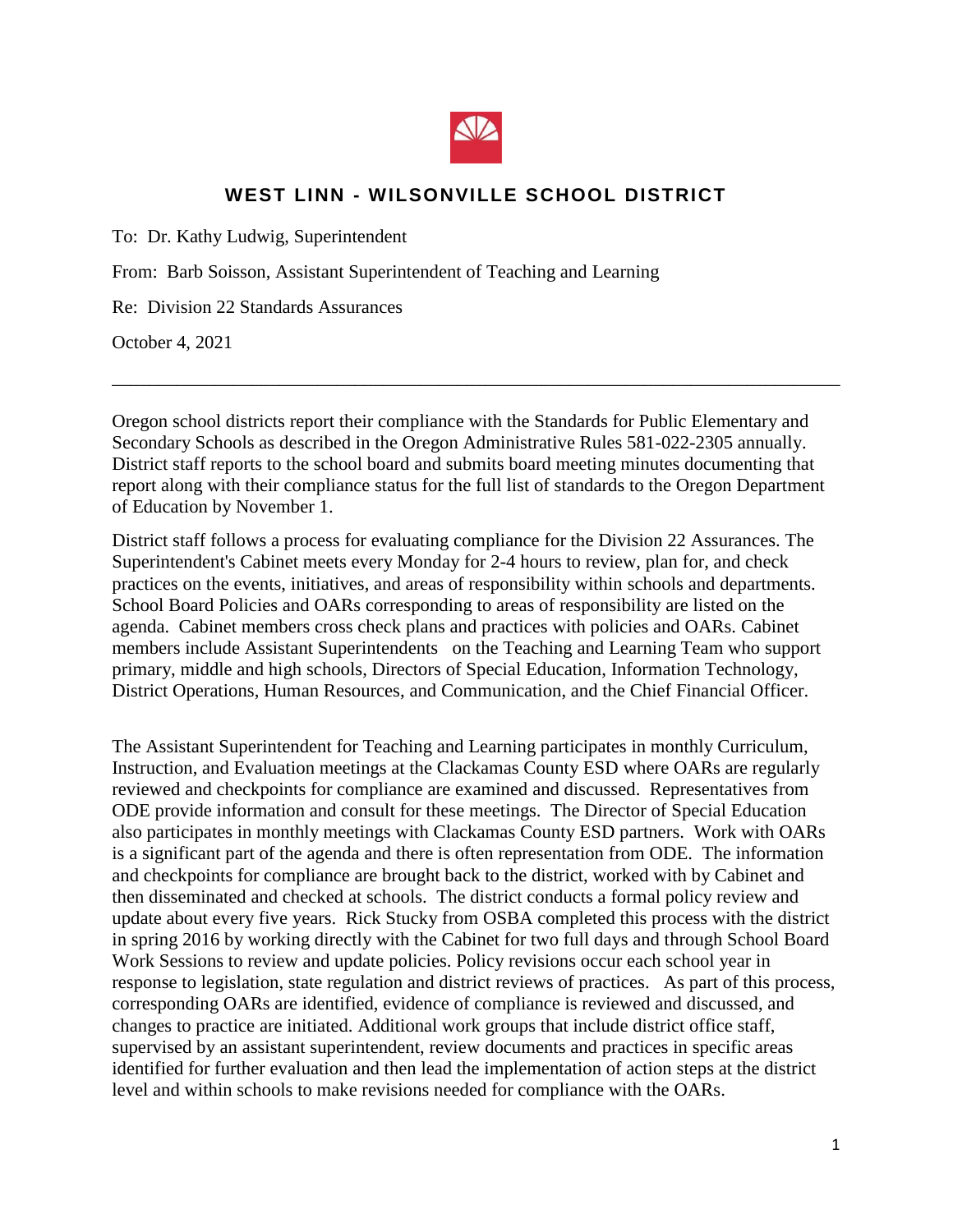This report verifies compliance with all of the standards within the Division 22 Assurances for the 2020-2021 school year. The table below includes all of the standards for the 2020-2021 school year. New standards added this year are highlighted.

| <b>Standard Number and Title</b>                                                                | <b>Summary</b>                                                                                                                                                                                                                                                                                         |
|-------------------------------------------------------------------------------------------------|--------------------------------------------------------------------------------------------------------------------------------------------------------------------------------------------------------------------------------------------------------------------------------------------------------|
| 581-022-0104(5) Ready Schools,<br><b>Safe Learners Guidance</b>                                 | School districts and public charter schools must comply with the<br>Ready Schools, Safe Learners Guidance issued by the Oregon<br>Department of Education. OAR 581-022-0104 also includes all rule<br>modifications and waivers for the 2020-21 school year.                                           |
| 581-022-2000 Diploma<br><b>Requirements</b>                                                     | School districts and public charter schools must comply with all<br>requirements set out in OAR 581-022-2000 except sections (7), (8),<br>(9), (10), and (11). All requirements for standard diploma.                                                                                                  |
| 581-022-2005 Veterans Diploma<br>581-022-2010 Modified Diploma                                  | Basic information about required offer of the Veterans Diploma.<br>School districts and public charter schools must comply with all<br>requirements set out in OAR 581-022-2010 except sections (9) and                                                                                                |
| 581-022-2015 Extended Diploma<br>581-022-2020 Alternative                                       | (12). All requirements for the Modified Diploma.<br>All requirements for the Extended Diploma.<br>All requirements for the Alternative Certificate.                                                                                                                                                    |
| Certificate<br>581-022-2025 Credit Options                                                      | Elective or content credit may be earned based on mastery of<br>recognized standards, competencies and skills.                                                                                                                                                                                         |
| 581-022-2030 District Curriculum                                                                | Outlines all required components of a district's planned K-12<br>instructional program.                                                                                                                                                                                                                |
| 581-022-2045- Prevention<br><b>Education in Drugs and Alcohol</b>                               | Emphasizes prevention strategies, availability of school/community<br>resources, management of peer pressure, responsible decision-<br>making, positive health choices. Includes staff training re: referral<br>procedures and staff responsibilities.                                                 |
| 581-022-2050 Human Sexuality<br><b>Education</b>                                                | Districts must plan for and implement K-12 comprehensive sexuality<br>education program that meets the Health Education Standards,<br>including providing instruction on child abuse prevention, healthy<br>relationships, and healthy sexuality.                                                      |
| 581-022-2055 Career Education                                                                   | K-12 Career Education as part of Comprehensive School Counseling.                                                                                                                                                                                                                                      |
| 581-022-2060 Comprehensive<br><b>School Counseling</b>                                          | Comprehensive plan to meet academic, career, social-emotional and<br>community involvement development of every student.<br>Plan/Profile for all students in grades 7-12, that builds upon itself year<br>to year. Annual Review of District Plan required.                                            |
| 581-022-2100 Administration of<br><b>State Assessments</b>                                      | Definitions and policies related to Test Administration.                                                                                                                                                                                                                                               |
| 581-022-2110 Exception of<br><b>Students with Disabilities from State</b><br><b>Assessments</b> | Applies to students with disabilities with an IEP or a Section 504 plan.<br>States that a public entity cannot exempt a student from state testing,<br>unless the parent has made a request for exemption.                                                                                             |
| 581-022-2115 Assessment of<br><b>Essential Skills</b>                                           | The Essential Skills graduation requirement and local performance<br>assessment requirement for grades 3 - 8 and high school set out in<br>OAR 581-022-2115 are waived.<br>Policies governing the Assessment of Essential Skills, including<br>diploma requirements and local performance assessments. |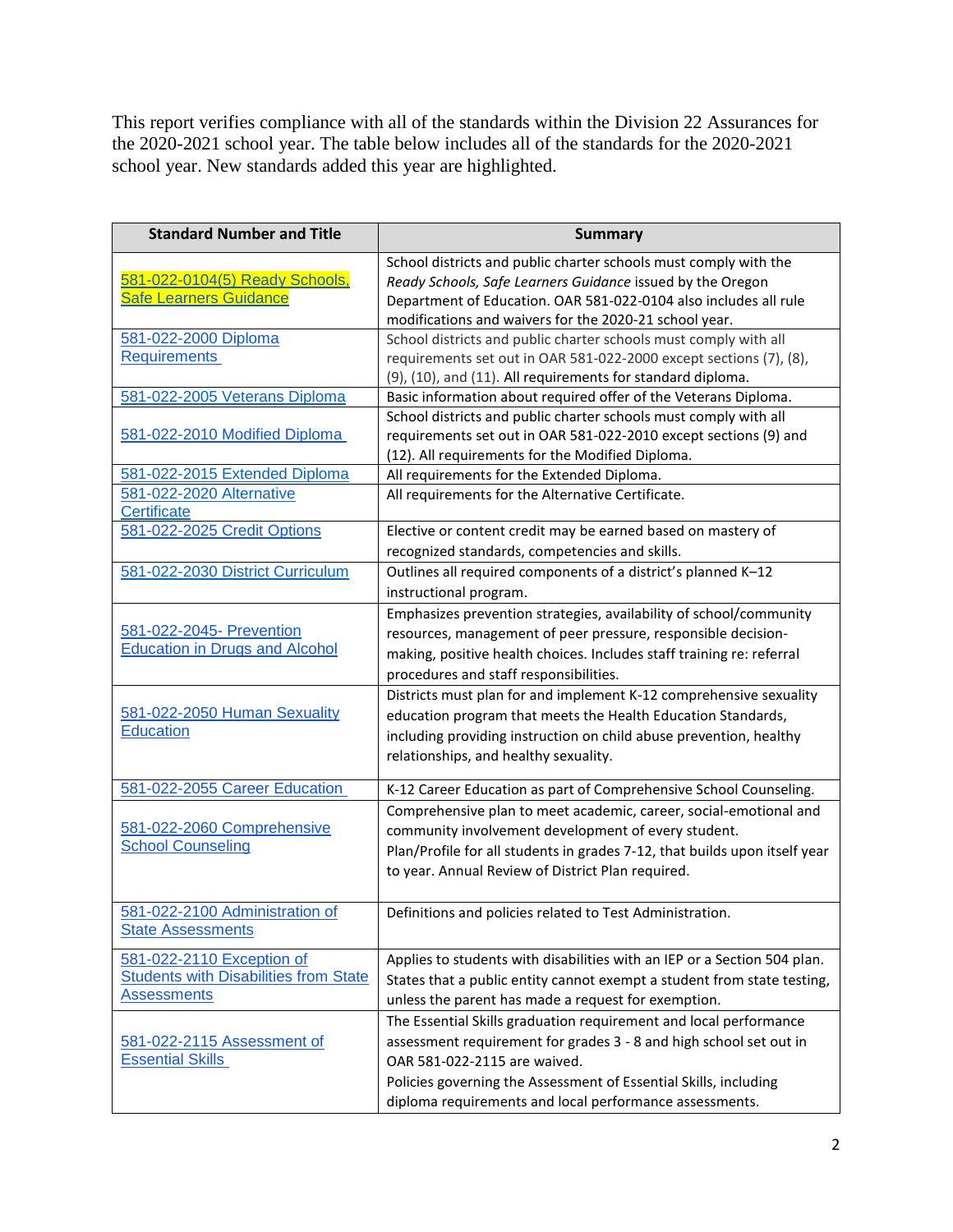|                                         | One work sample per grade must be provided to students in grades 3-       |
|-----------------------------------------|---------------------------------------------------------------------------|
|                                         | 8 and one offered in high school, using Official State Scoring Guides, in |
|                                         | the following areas: writing, speaking, math problem-solving, and         |
|                                         | scientific inquiry; or, comparable measure adopted by the district.       |
|                                         | Also defines Assessment of Essential Skills Review Panel (AESRP)          |
|                                         | policies/practices.                                                       |
| 581-022-2120 Essential Skill            | Districts must determine policy whether to allow students to              |
| <b>Assessments for English Language</b> | demonstrate proficiency in the student's native language.                 |
| <b>Learners</b>                         |                                                                           |
| 581-022-2130 Kindergarten               | Waived for 2020-21 and 2021-22.KA measures school readiness,              |
| Assessment                              | which may include the following: physical and social-emotional            |
|                                         | development, early literacy, language, cognitive, logic and reasoning.    |
| 581-022-2205 Policies on Reporting      | School Boards must adopt policies on Child Abuse Reporting. Outlines      |
| of Child Abuse                          | all requirements that the policy must include.                            |
| 81-022-2210 Anabolic Steroids and       | Includes training requirements for coaches and athletic directors and     |
| <b>Performance Enhancing</b>            | utilization of evidence-based programs, e.g. ATLAS and ATHENA.            |
| <b>Substances</b>                       |                                                                           |
| 581-022-2215 Safety of School           | Definitions and policies for athletic participation, including training   |
| <b>Sports - Concussions</b>             | requirements                                                              |
|                                         | School districts and public charter schools must comply with all          |
|                                         | requirements set out in OAR 581-022-2220 except section (1)(f).           |
| 581-022-2220 Health Services            | Policies/practices that govern district health, including: school nurse   |
|                                         | services, prevention of communicable disease, availability of health      |
|                                         | rooms/space, vision and hearing screenings, health records, staff CPR     |
|                                         | training requirements, medically fragile student services, medication     |
|                                         | administration, and medical emergency response for each building.         |
| 581-022-2223 Healthy and Safe           | Definitions, HASS Plan requirements, final plan due by 7/1/19.            |
| <b>Schools Plan</b>                     | Building lead levels checked every 6 years, testing requirements          |
|                                         | defined.                                                                  |
| 581-022-2225 Emergency Plans            | Regulations for establishing and updating HASS Plans, annual              |
| and Safety Programs                     | statements/final test results re: lead in water tested as per ODE         |
|                                         | schedule set forth in HASS plan.                                          |
| 581-022-2230 Asbestos                   | Asbestos Management Plan requirements.                                    |
| <b>Management Plans</b>                 | Training requirement for custodial and maintenance staff- OSHA.           |
|                                         | Definitions and guidelines for requirements for district CIP.             |
| 581-022-2250 District Improvement       | Must be done once every 3 years, unless there are substantial             |
| Plan                                    | changes, which are defined in the Standard.                               |
|                                         | Community input and evaluation of the plan are critical components.       |
|                                         | Definitions and required components of state, district and school         |
|                                         | report cards, based on identified performance standards.                  |
| 581-022-2255 School and District        | State Superintendent must make available to the public and media by       |
| Performance Report Criteria             | 12/15.                                                                    |
|                                         | School districts must make a copy of the state provided district and      |
|                                         | school to parent(s) or guardian(s) by 1/15. They may be mailed, sent      |
|                                         | electronically, or posted on the school or district website.              |
|                                         |                                                                           |
| 581-022-2260- Records and<br>Reports    | Requirements for filing state records and reports; maintaining student    |
|                                         | records and policy for Student Activity Funds.                            |
| 581-022-2263 Physical Education         | School districts and public charter schools must comply with the          |
| <b>Requirements</b>                     | requirement in OAR 581-022-2263(2)(a) to ensure that each public          |
|                                         | school student in kindergarten through grade eight will receive           |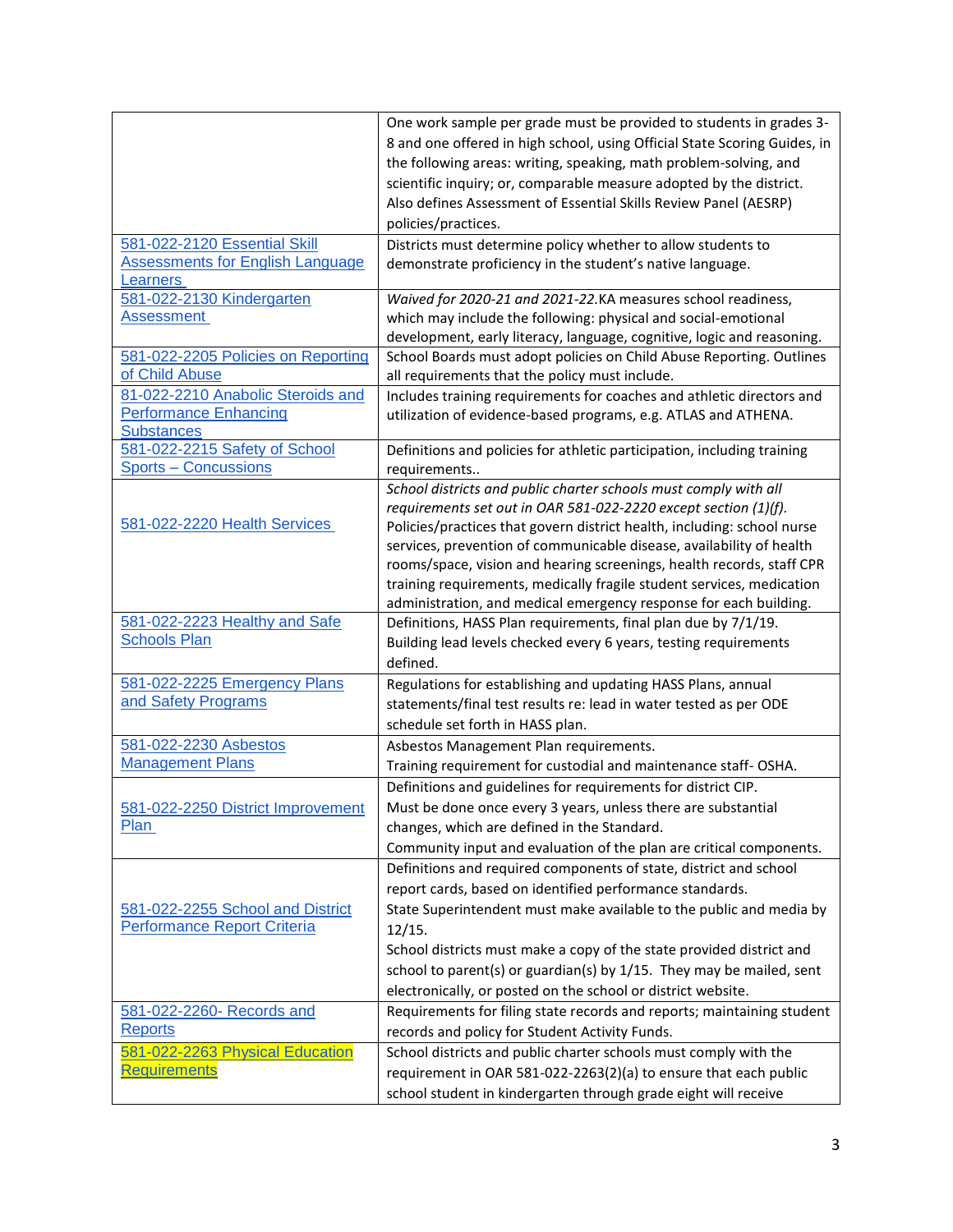|                                                      | physical education throughout the entire school year. All other                                                                           |
|------------------------------------------------------|-------------------------------------------------------------------------------------------------------------------------------------------|
|                                                      | requirements in OAR 581-022-2263 are waived for the 2020-21 school                                                                        |
|                                                      | year. Grade level time requirements for PE instruction, includes                                                                          |
|                                                      | addition of time for grades K-8 (this will apply in the 2021-22 school                                                                    |
|                                                      | year).                                                                                                                                    |
| 581-022-2265 Report on PE Data                       | Provide data to ODE annually on PE minutes, physical capacity and                                                                         |
|                                                      | facilities.                                                                                                                               |
| 581-022-2267 Annual Report on                        | Definitions and guidance on requirements for annual report                                                                                |
| <b>Restraint and Seclusion</b>                       | completed via the ODE Restraint and Seclusion Incidents Data                                                                              |
|                                                      | Collection and the ODE Seclusion Rooms Data Collection.                                                                                   |
| 581-022-2270 Individual Student                      | Includes requirements for proficiency-based instruction and                                                                               |
| Assessment, Recordkeeping and                        | assessment, grading systems, and annual reports on student progress.                                                                      |
| Reporting                                            |                                                                                                                                           |
| 581-022-2300 Standardization                         | Outlines methods of verifying compliance with Division 22 standards.                                                                      |
|                                                      | Requirements for annual Division 22 Standards assurances process.                                                                         |
| 581-022-2305 District Assurances                     | Recent revisions to this rule shift the timeline for assurances to                                                                        |
| of Compliance with Public School                     | November; must use ODE provided form for report to community,                                                                             |
| <b>Standards</b>                                     | post report on district website and provide ODE with link to precise                                                                      |
|                                                      | location.                                                                                                                                 |
| 581-022-2310 Equal Education<br><b>Opportunities</b> | Policies regarding Equal Opportunity and prohibition of harassment,                                                                       |
|                                                      | intimidation, bullying, and cyberbullying,                                                                                                |
| 581-022-2312 Every Student                           | Requires adoption of a policy that (among other things) prohibits the                                                                     |
| <b>Belongs</b>                                       | use or display of hate symbols, establishes procedures for addressing                                                                     |
|                                                      | bias incidents.                                                                                                                           |
| 581-022-2315 Special Education for                   | Mandates a district provide an educational program to serve eligible                                                                      |
| <b>Children with Disabilities</b>                    | students with disabilities in accordance with all applicable OARs.                                                                        |
|                                                      | During the 2020-21 school year, districts were allowed to include in                                                                      |
|                                                      | the calculation of required instructional time up to an additional 60                                                                     |
| 581-022-2320 Required                                | hours for staff professional development and up to an additional 60                                                                       |
| <b>Instructional Time</b>                            | hours for parent teacher communication to facilitate student learning,<br>including parent teacher conferences, training, and support for |
|                                                      | distance learning. This allowance is in addition to the 30 hours                                                                          |
|                                                      | allowed under OAR 581-022-2320(6)(d) and (e), respectively.                                                                               |
|                                                      | Requirements for instructional time in grades K-12: Grade 12 - 966                                                                        |
|                                                      | hours; Grades 9-11 - 990 hours; and Grades K-8 - 900 hours.                                                                               |
| 581-022-2325 Identification of                       | The identification of talented and gifted students as required in OAR                                                                     |
| <b>Academically Talented and</b>                     | 581-022-2325 is waived. Guidelines for TAG identification.                                                                                |
| <b>Intellectually Gifted Students</b>                |                                                                                                                                           |
|                                                      | Parent right to notification at time of identification regarding services                                                                 |
| 581-022-2330 Rights of Parents of                    | and programs offered, opportunity to provide input on their child's                                                                       |
| <b>TAG Students</b>                                  | plan. Parents may opt their student out at any time.                                                                                      |
| 581-022-2335 Daily Class Size                        | Must maintain class sizes that promote effective practices consistent                                                                     |
|                                                      | with expected outcomes.                                                                                                                   |
|                                                      | Provides guidelines for a cohesive K-12 media program, including                                                                          |
|                                                      | expectations around facilities and materials, staffing, program                                                                           |
| 581-022-2340 Media Programs                          | development, instructional goals, and program maintenance.                                                                                |
|                                                      | In regards to staffing, at minimum, a district must employ a classified                                                                   |
|                                                      | employee to oversee and maintain the media program. If a                                                                                  |
|                                                      | certificated media specialist is not employed by the district, the                                                                        |
|                                                      | district should consult with Jennifer Maurer, the School Library                                                                          |
|                                                      |                                                                                                                                           |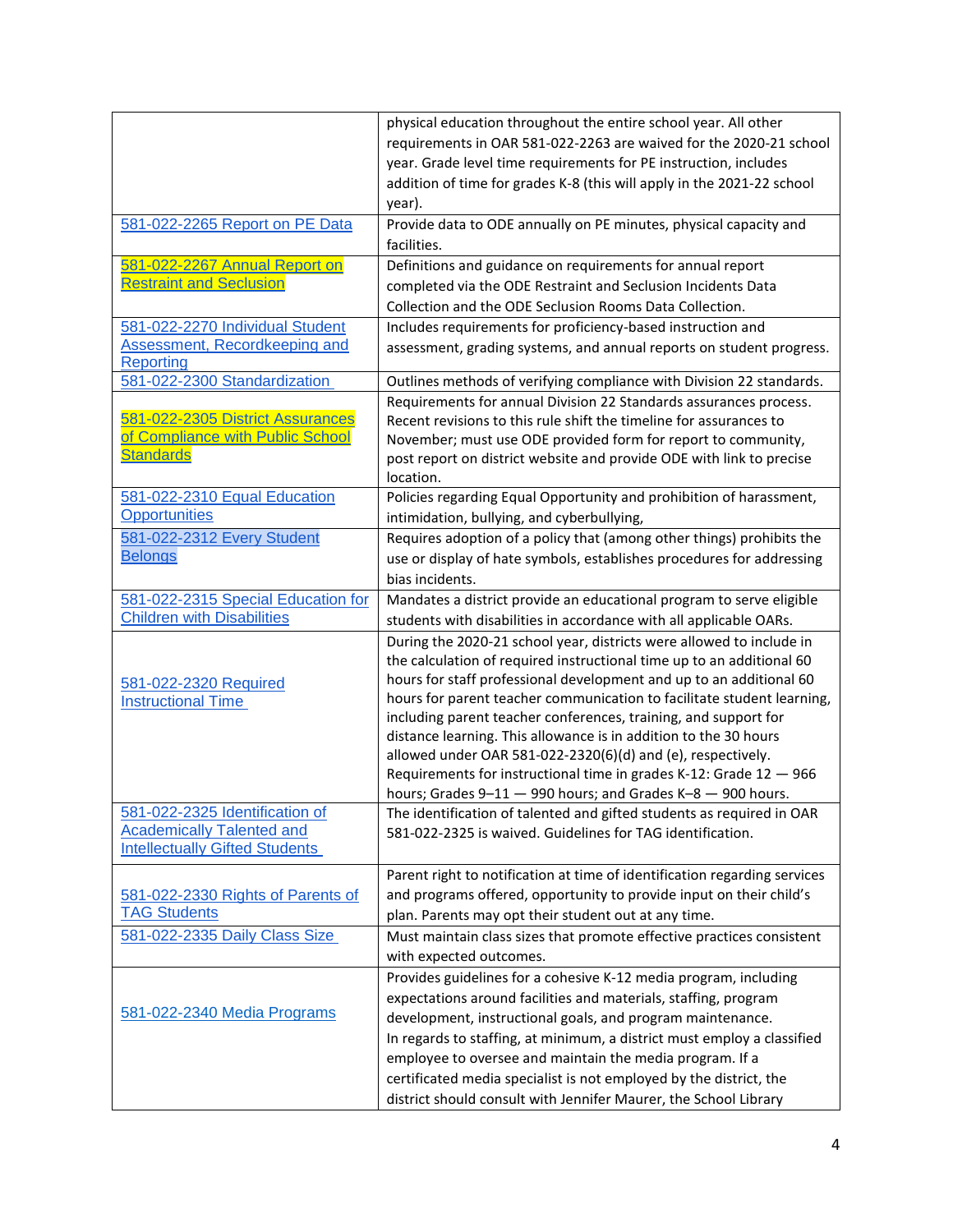|                                                                    | Consultant at the State Library of Oregon, and either the local ESD, or      |
|--------------------------------------------------------------------|------------------------------------------------------------------------------|
|                                                                    | a local public librarian to assist with program development,                 |
|                                                                    | implementation, and maintenance.                                             |
| 581-022-2345 Auxiliary Services                                    | Compliance with statute and rules regarding transportation, food,            |
|                                                                    | custodial, facilities, equipment and materials services.                     |
|                                                                    | Districts that use digital content as core curriculum for a course of        |
|                                                                    | study or any part thereof must complete an independent adoption of           |
| 581-022-2350 Independent                                           | the digital instructional materials. If districts did not do this process in |
| <b>Adoptions of Instructional Materials</b>                        | the 2020-21 school year, they will need to indicate this in their            |
|                                                                    | Division 22 reporting in November 2021, and complete the process to          |
|                                                                    | resolve this non-compliance. Districts must provide their local school       |
|                                                                    | board with the information in sections 1 through 7 of OAR 581-022-           |
|                                                                    |                                                                              |
|                                                                    | 2350 to inform the local school board's review and independent               |
| 581-022-2355 Instructional                                         | adoption of instructional materials.                                         |
| <b>Materials Adoption</b>                                          | Districts must follow the adoption cycle established by the State            |
|                                                                    | Board of Education and provide free and appropriate instructional            |
|                                                                    | materials that meet the NIMAS guidelines.                                    |
| 581-022-2360 Postponement of                                       | Postponement of instructional materials adoption, based on the state         |
| <b>Purchase of State-Adopted</b><br><b>Instructional Materials</b> | adoption cycle, requires an application to the State.                        |
| 581-022-2370 Complaint                                             | Each district must have a written complaint policy, describing the           |
| <b>Procedures</b>                                                  | process.                                                                     |
| 581-022-2400 Personnel                                             | All teachers, specialists and administrators employed must be                |
|                                                                    | licensed.                                                                    |
|                                                                    | District must adopt personnel policies that include:                         |
|                                                                    | Affirmative action, staff development, Equal Employment                      |
| 581-022-2405 Personnel Policies                                    | Opportunity, Evaluation Procedures, Employee Communication                   |
|                                                                    | System, release of information in employee file for anyone convicted         |
|                                                                    | of a crime under ORS 342.143. Includes requirements for bonded               |
|                                                                    | employees.                                                                   |
| 581-022-2410 Teacher and                                           | Districts must establish local evaluation systems aligned to the             |
| <b>Administrator Evaluation and</b>                                | requirements in the Oregon Framework for Teacher and Principal               |
| <b>Support</b>                                                     | <b>Evaluation and Support.</b>                                               |
|                                                                    | Core teaching standards must be used to evaluate teachers. InTASC            |
|                                                                    | standards defined.                                                           |
| 581-022-2415 Core Teaching                                         | 1. The Learner and Learning.                                                 |
| <b>Standards</b>                                                   | 2.<br>Content                                                                |
|                                                                    | <b>Instructional Practice</b><br>3.                                          |
|                                                                    | Professional Responsibility<br>4.                                            |
| 581-022-2420 Educational                                           | Administrators must be evaluated on adopted leadership standards.            |
| Leadership - Administrator                                         | Visionary Leadership<br>1.                                                   |
| <b>Standards</b>                                                   | Instructional Improvement<br>2.                                              |
|                                                                    | <b>Effective Management</b><br>3.                                            |
|                                                                    | <b>Inclusive Practice</b><br>4.                                              |
|                                                                    | <b>Ethical Leadership</b><br>5.                                              |
|                                                                    | Socio-political context<br>6.                                                |
| 581-022-2430 Fingerprinting of                                     | Compliance with OAR 581-021-0510                                             |
| <b>Subject Individuals in Positions Not</b>                        |                                                                              |
| <b>Requiring Licensure as Teachers,</b>                            |                                                                              |
| Administrators, Personnel                                          |                                                                              |
| <b>Specialists, School Nurses</b>                                  |                                                                              |